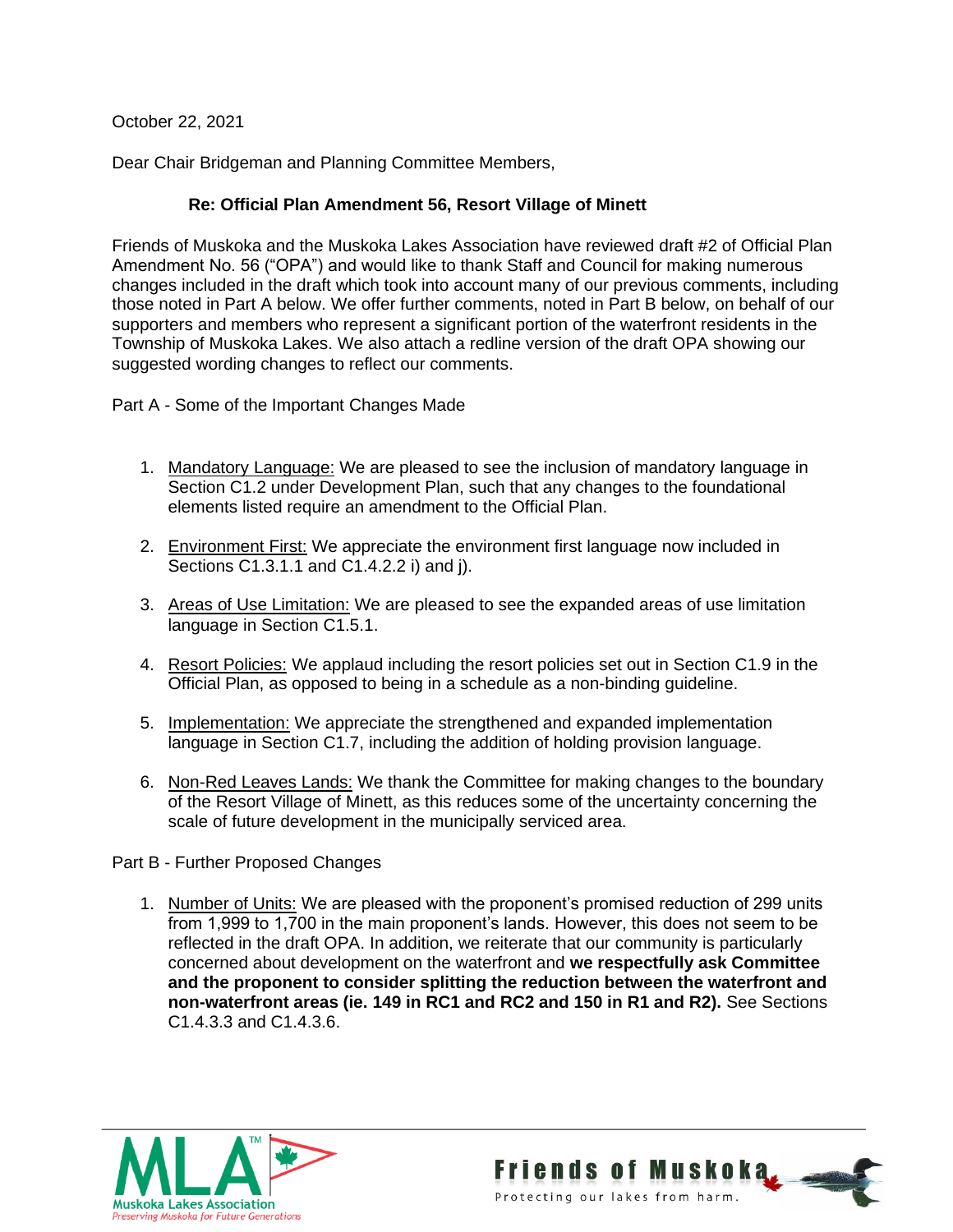- 2. Building Height: We do not support 5 storey buildings in Minett. The height restriction elsewhere in the Township is 14 metres, not 16 metres. The height restriction should be "the lesser of" 14 metres or the existing mature tree canopy. If there is a stand of 100 foot trees, that should not mean 100 foot buildings. See Sections C1.4.2.3b) and C1.6.3.3b).
- 3. Docking: While we are pleased to see that the number of boat slips not be increased above a hard cap number, we suggest that number be clearly determined (previously 215), as opposed to referring to 'the number of legally existing or approved boat slips'. Staff was previously directed to determine the actual number of legally existing and approved boat slips for the three resort commercial properties in the VC and RC1 through RC4 designations. See Section C1.4.5.1.
- 4. On-Site Staffing: We had understood that on-site staffing was required to be located in Minett. Section C1.4.8.1 provides that "efforts shall be made" to require on-site staffing in Minett. This introduces non-mandatory language, which is of concern. We request that the words "efforts shall be made"t be deleted. Similarly, we believe there is ambiguity in the language in Section C1.4.8.1a), which can easily be clarified. Please see our proposed wording in our redline of the draft OPA.
- 5. Unit Equivalency: We suggest that the equivalent Unit count concept, which provides for a baseline Unit size of 850 sq. ft., should apply to all lands designated as Resort Commercial in Minett. For example, we suggest it would not be appropriate for the 265 Units in the RC3 designation to be comprised of 4,000 square-foot units or even 10,000 square-foot units. Units already built or under construction would be legally nonconforming. See Section C1.4.3.7.
- 6. District Letter: A number of comments raised in the District's letter dated May 19, 2021 have been addressed in the current draft. However, some which we suggest are important, have not. Please see our redline of the draft OPA and, in particular:
	- a. Section C1.5.3.1 re Areas of Use Limitation and a requested cross reference to Section I of the District's Official Plan;
	- b. Section C1.6 re Land Use Designations and a requested cross reference to Section F6 of the District's Official Plan; and
	- c. Section C1.6.4.1 re Institutional where we suggest a reference to waste management be added to the list of municipal facilities.
- 7. Municipal Services: The draft currently provides that the full cost of installing municipal services will be the responsibility of landowners who will benefit from the installation of such services. We suggest that the full cost of installing such services should be the responsibility of the main proponent. See Section C1.4.6.2.
- 8. Who is a Unit Owner?: The definition of "Unit Owner" previously included individual owners and members of their immediate family. This has been changed to individual owners and their guests. We suggest that this be changed to individual owners, members of their immediate family and guests. Guests may not be immediate family members and immediate family members may not be guests.